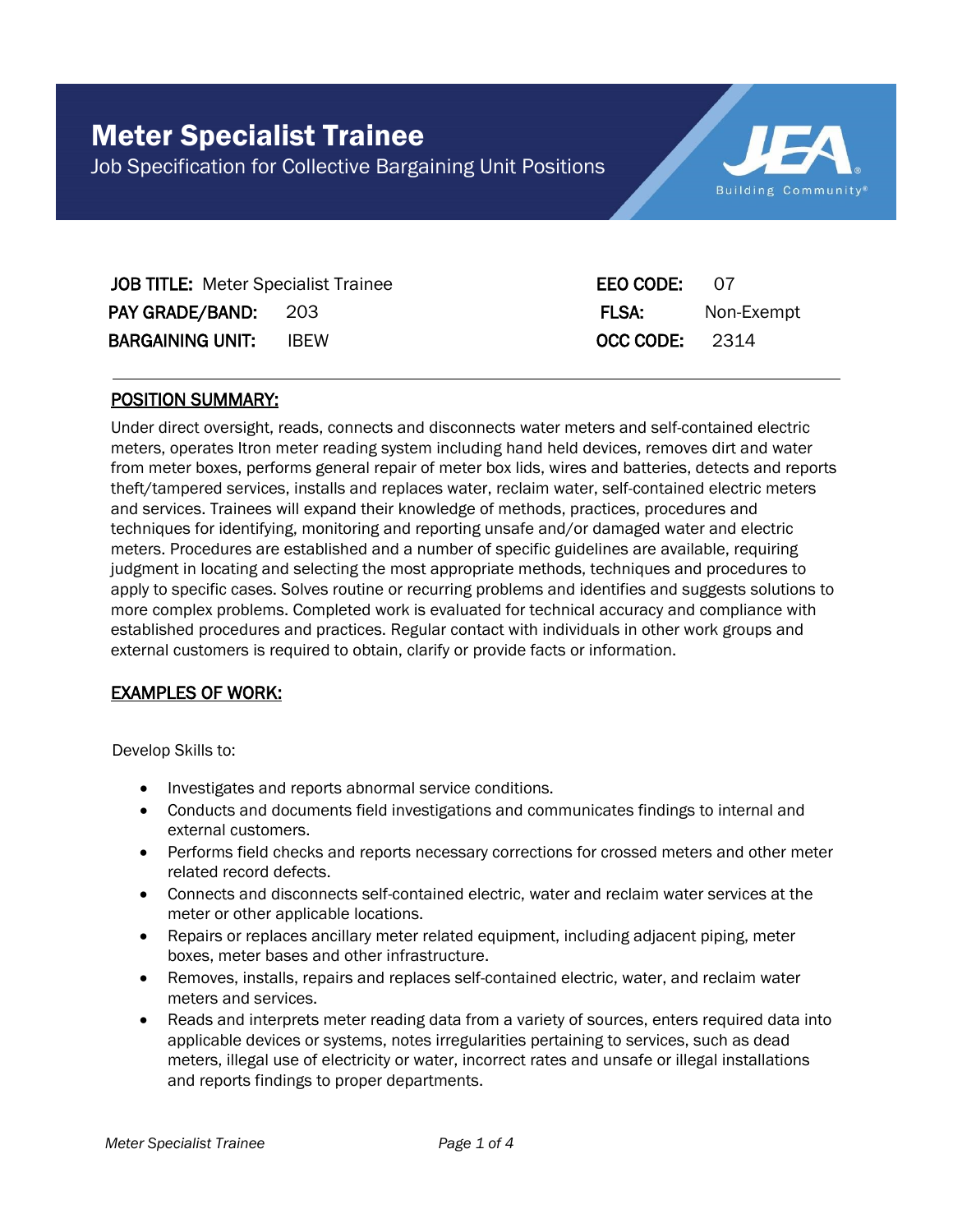- Verifies and documents meter locations, crossed meters, and meter numbers for billing purposes.
- Reads and verifies RF meters from specially designed equipment.
- Cleans and digs out water meter boxes.
- Responds to customer inquiries and resolves meter-related problems.
- Locates and documents possible meter tampering, diversion, and theft of electric, water, wastewater, and reclaim water services.
- Works in inclement weather unless excused by their supervisor.
- May assist Meter Specialist and Meter Specialist Senior in duties including water meter testing, electric/water meter installation, sewer flow meter work, etc.
- Performs other job-related work as assigned.

# KNOWLEDGE, SKILLS, AND ABILITIES:

Develop and Apply Knowledge of:

- Applicable federal, state, and local laws, codes and regulations.
- JEA Engineering Rules and Regulations, standards, and associated documents pertaining to meters and service lines.
- Policies pertaining to utility tampering, service area, and rate structure.
- OSHA standards, and safe working practices and procedures.
- Billing system.
- Itron meter reading system including the meter reading import (MRI) & meter reading export (MRE) files.
- Meter location codes and "can't read" codes.
- Field work management system.
- Develop and Possess Skill in:
- Performing arithmetic computations and determining linear, square and cubic measurements.
- Performing a range of routine skilled craft activities.
- Operating and maintaining assigned vehicle.
- Using equipment, tools, and materials required for working with electric and water meters services.
- Recognizing electric meter jumpers, upside down meters or backwards running meters, dead meters, broken seals and meter bypasses.
- Troubleshooting malfunctioning water, reclaim water and self-contained electric meters, wiring, and equipment.
- Identifying primary and secondary electric lines.
- Operating standard office equipment.
- Using computers with required software applications to operate, maintain and troubleshoot Itron meter reading system, RFW hardware, hand-held meter reading devices or mobile reading devices to access customer account information and enter meter readings.
- Develop Ability to:
- Identify electric and water meters, lines and transformers, automated meter reading network equipment (concentrators and collectors).
- Read all meters accurately.
- Work without direct supervision.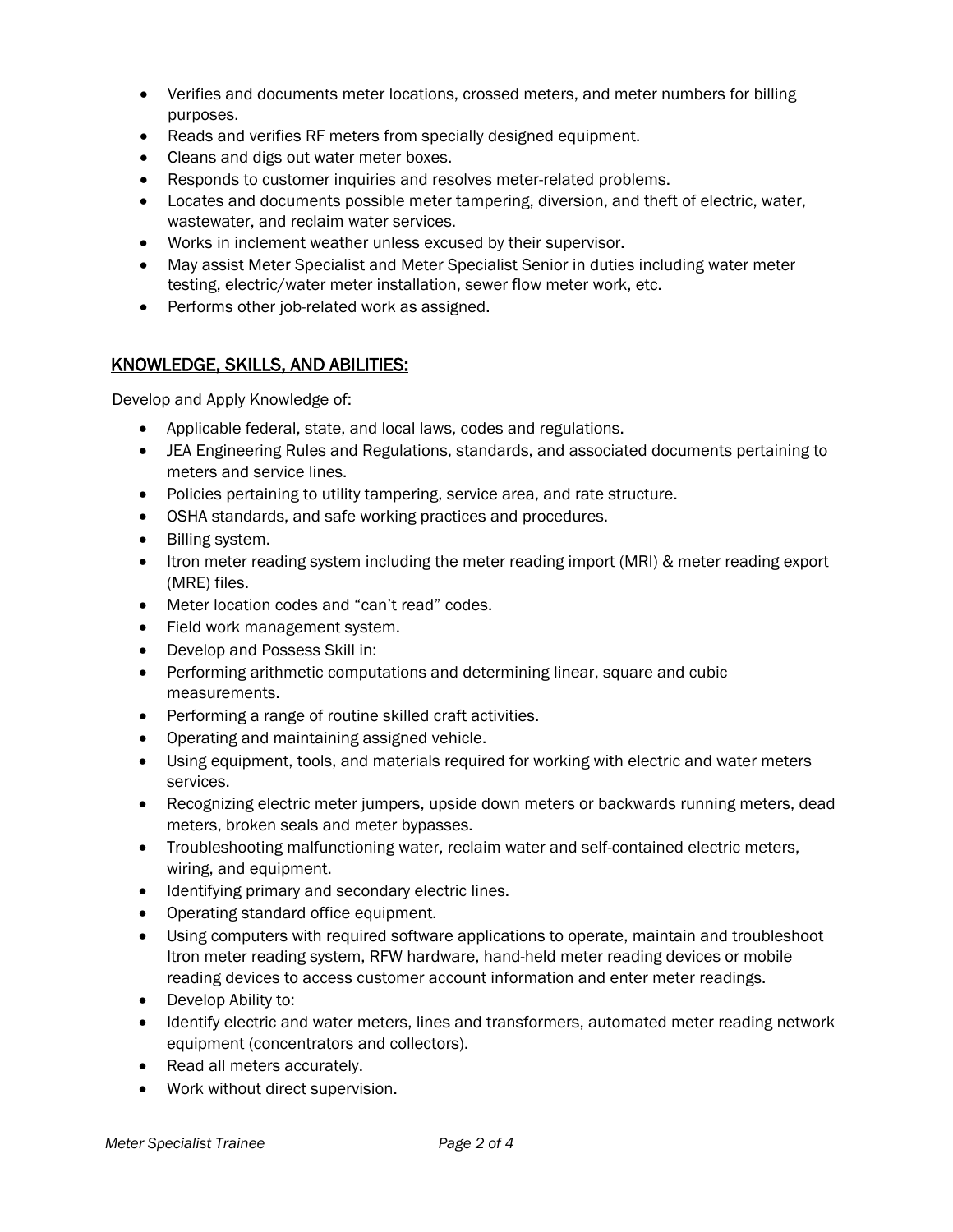- Read, comprehend, and apply job related information, instructions, procedures, technical manuals, operational manuals, journals, construction drawings, street guides, work order requests and as-built drawings in English.
- Demonstrate and promote excellent customer service with both internal and external customers.
- Communicate effectively in English, both orally and in writing.
- Complete assigned tasks in a timely manner.

## OPEN REQUIREMENTS:

High School diploma or equivalent. Preferred experience in any of the following areas:

- Reading electric, water or gas meter routes for customer billing in a utility environment
- Field electrical, mechanical, piping or utility metering systems

## LICENSING/CERTIFICATION/REGISTRATION

- A valid driver's license is required prior to employment and must be maintained during employment in this classification.
- A valid Class "B" Commercial Driver's License with Air Brake Endorsement must be obtained within one year of assignment to the Meter Specialist Trainee classification.

#### *Note:*

- *1. Current job incumbents who were hired, transferred and/or promoted into this classification before May 9, 2011 will be required to successfully complete a modified version of the Meter Specialist Trainee Training Program.*
- *2. Current job incumbents who were hired, transferred and/or promoted into this classification on or after May 9, 2011 and all future incumbents must participate in the JEA Meter Specialist Trainee Program. Employees advance through the program provided they successfully complete the requirements (including demonstration of proficiencies) of the applicable modules. Failure to successfully complete this training program will result in termination from this training program and result in separation of employment.*
- *3. No JEA employee shall at any time be permitted to revert to this job classification.*

SAFETY SENSITIVE: Yes - Operates Commercial Driver's License (CDL) classified vehicles, large trucks and/or constructions equipment.

## PROBATIONARY PERIOD: Twelve (12) Months

| <b>Sitting</b>   | Up to 5 hours per day | Lifting        | Up to 5 hours per day |
|------------------|-----------------------|----------------|-----------------------|
| <b>Walking</b>   | Up to 8 hours per day |                | Up to 50 max. pounds  |
| <b>Standing</b>  | Up to 8 hours per day | <b>Pushing</b> | Up to 5 hours per day |
| <b>Bending</b>   | Up to 5 hours per day |                | Up to 50 max. pounds  |
| <b>Squatting</b> | Up to 5 hours per day | <b>Pulling</b> | Up to 5 hours per day |
| Stooping         | Up to 4 hours per day |                | Up to 50 max. pounds  |

## PHYSICAL REQUIREMENTS: